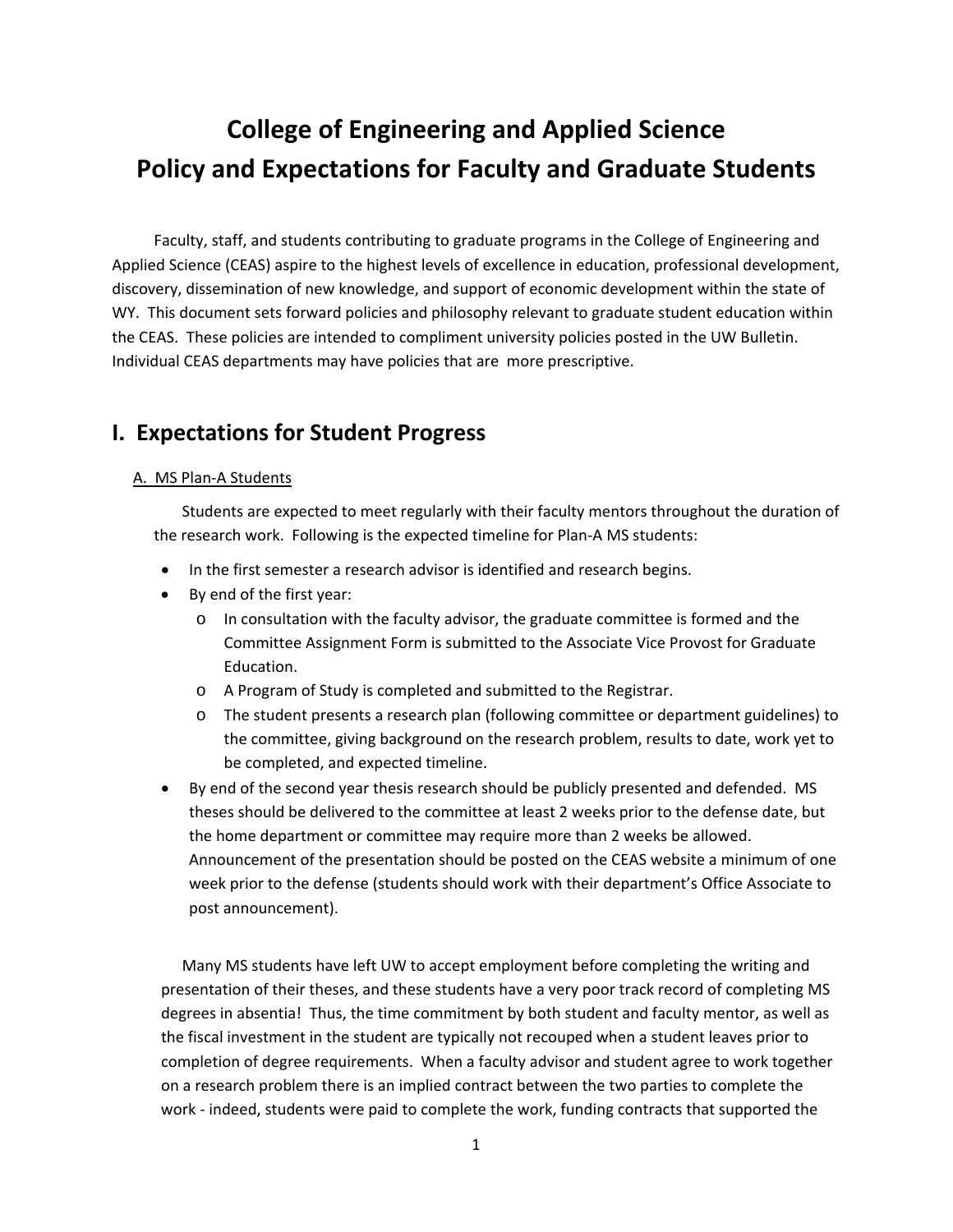work require final reports from the faculty member, and follow-on funding for future students likely depends on a successful outcome for the present work. Consequently, both students and faculty mentors need to be highly cognizant of time constraints so that students are on schedule for a timely completion of all degree requirements prior to the student leaving the UW campus.

#### B. Plan‐B MS Students

Plan‐B students should work with their assigned academic advisor to develop and submit a Program of Study to the Registrar by the end of their first year of graduate studies. Departments set specific degree requirements, including whether or not a Plan‐B project and its presentation are required. However, UW policy requires that all Plan B students undergo either a project presentation or final exam with the student's committee.

#### C. PhD Students

PhD students should work with their advisor to form a committee as soon as possible. PhD students are required to convene a meeting of their dissertation committees each year for the purpose of reviewing research progress. The format for the annual progress review will be specified by the committee or home department.

The committee's function is to work with the advisor to keep the student on schedule, to offer constructive suggestions, and constructive criticism. Another role served by the committee is to verify that the advisor's expectations are appropriate and reasonable, and that the student's progress satisfactory. Specific timelines follow:

- In the first semester a research advisor is identified and research begins.
- By the end of the first year (for all PhD students, whether an MS degree has been earned or not) the graduate committee is formed in consultation with the advisor and the Committee Assignment Form is submitted to the Associate Vice Provost for Graduate Education.
- By the end of the second year (or by the end of the third year if the student does not have an MS degree),
	- o The Qualifying Exam (required by some CEAS depts.) should have been completed.
	- o The Program of Study should have been completed and submitted to the Registrar.
	- o The Preliminary Exam whose requirements are specified by the home department should have been completed. The exam typically entails a written proposal submitted to the graduate committee 2 weeks prior to the preliminary exam, followed by a presentation in which the student discusses his/her research plan, results to date, and time line to completion. Upon successful completion of the Preliminary Exam with results reported to the Registrar on the appropriate form, the student is admitted to PhD candidacy and may be eligible for a higher stipend. If PhD students are not admitted to PhD candidacy by the end of the second year (or third year for students with no MS degree) their stipends may be suspended.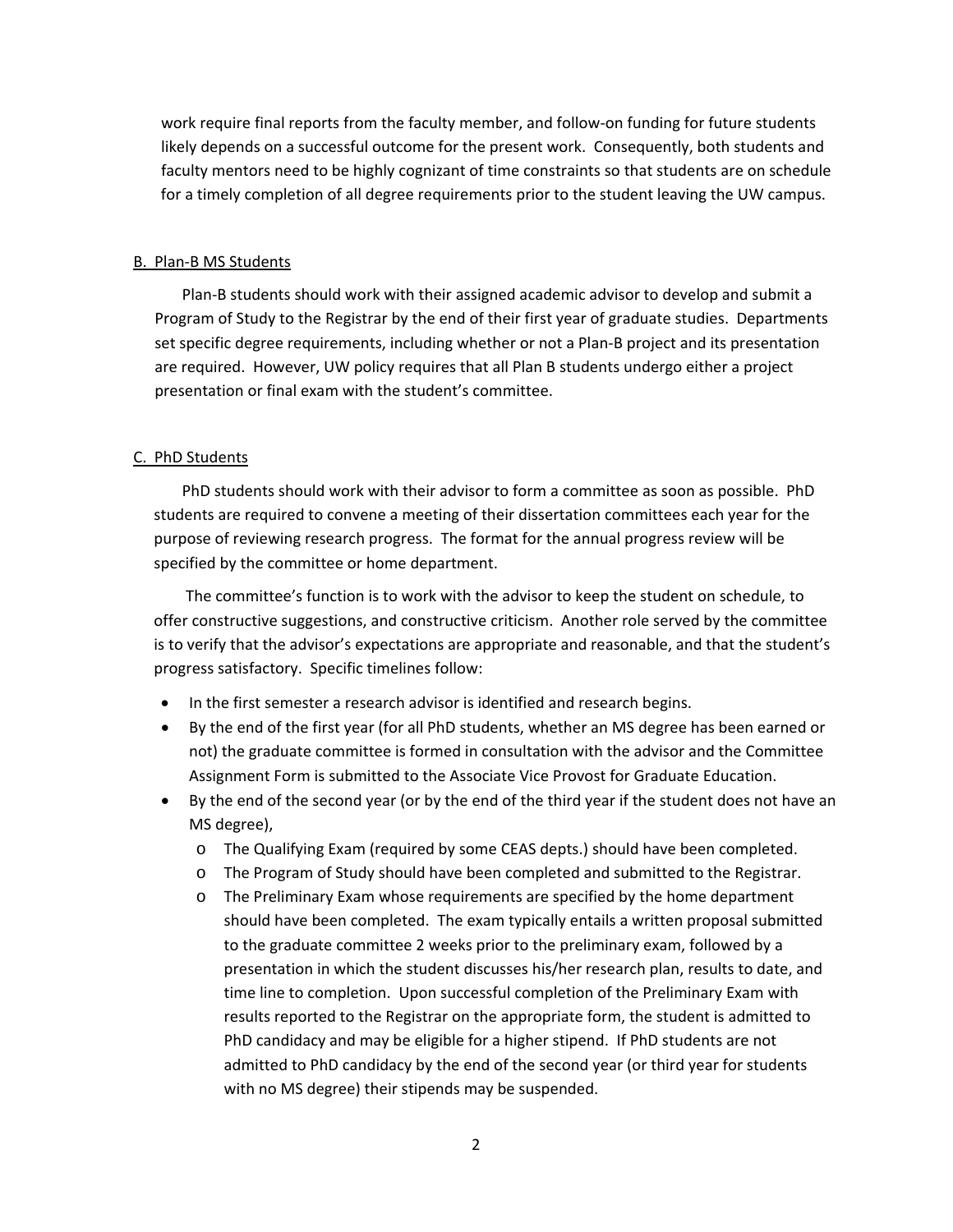- By the end of the third year and each year thereafter, the student presents a progress report to their graduate committee, including results to date, articles published, presentations made, work remaining, and expected timeline.
- Upon completion, the dissertation research will be publicly presented and defended. Dissertations should be delivered to the committee at least 2 weeks prior to the defense date, but the home department or committee may require more than 2 weeks be allowed. In all cases, announcement of the presentation should be posted to the CEAS website a minimum of two weeks prior to the defense (students should work with their department's Office Associate to post announcement). It is important to have PhD defenses announced well in advance since these are showcase events that highlight CEAS research and graduate education to campus and state‐wide communities.

## **II. Expectations for Faculty**

Plan B MS students and other students who have not yet been paired with a research advisor/mentor will be assigned an academic advisor who will provide course work guidance, answer student questions, and make suggestions to facilitate a productive start to the student's graduate degree program. All CEAS Faculty should generally be available to graduate students for consultation on technical subjects since these interactions are fundamental to the mission of the university.

The faculty/student relationship has many facets. Among these is guidance as to the values and practices of the discipline, lessons in professionalism, discussion of our uncompromisingly high standard of ethics, and both encouragement and constructive criticism in the search for knowledge.

Faculty as "Tour Directors": Faculty should be mindful that graduate school is a new experience, with different expectations for students that will need to be carefully explained. Examples of new issues for students include the number and different types of credit hours that should be taken each semester, the role of graduate committees, Programs of Study, research, qualifying and preliminary exams, thesis and dissertation defenses, writing of technical articles, and conference presentations. It is the faculty mentor's responsibility to both explain and guide the student protégé through these new aspects of the graduate school experience.

Faculty Advisor as Role Model: Faculty are expected to set a high standard for professionalism and ethical behavior. Most current faculty can point to one or more of their teachers to whom they credit their own set of professional values, and thus it is important for current faculty to be mindful of their own influence on the present student body, and in particular on graduate students with whom they work closely. Collegiality between faculty, students, and staff plays a strong role in maintaining positive workplace and educational environments, and thus faculty should be attentive to maintaining such collegiality even when strong differences of opinion may exist.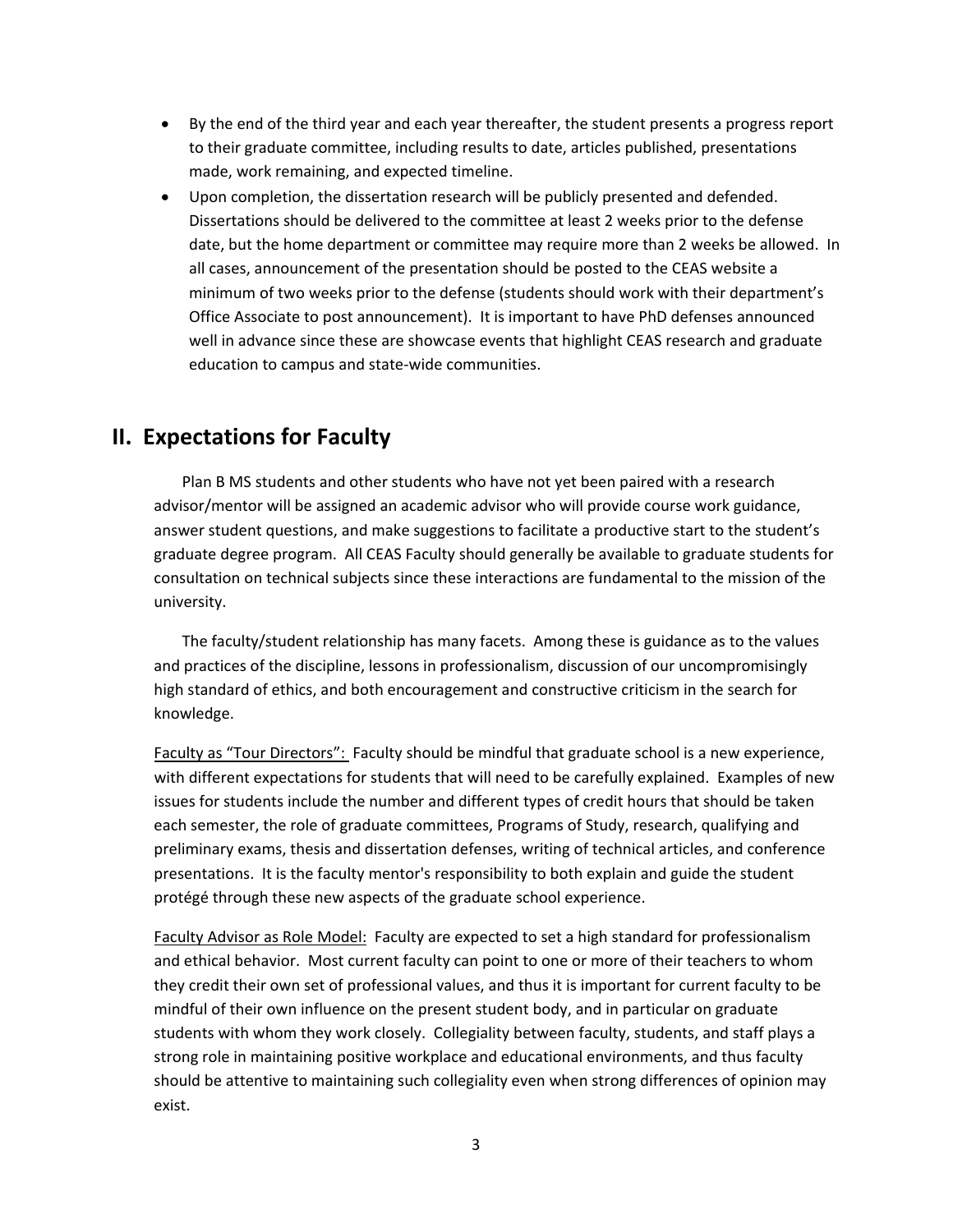Teacher of Communication Skills: The graduate school experience requires significant development of technical communication skills and it is incumbent on faculty mentors to work with their students to further develop technical writing, oral speaking, and formal presentation skills. Writing of theses, dissertations, conference papers, and journal articles are all new undertakings for graduate students with which they will need careful guidance from the faculty mentor. Faculty have a responsibility to provide thoughtful editing recommendations for a student's thesis, dissertation, and publications. Oral communication of difficult technical material also needs to be mastered, with the faculty member providing guidance on how best to communicate technical information accurately and succinctly. Presentation of a year or more of research output in the time frame of a 15 minute conference presentation is a critical skill with which the graduate student will have limited experience, and faculty mentors need to invest the appropriate time to assist students with developing presentation and speaking skills.

#### **Specific Obligations for Faculty:**

- Guide students to appropriate coursework consistent with the student's professional goals and their particular research problem.
- Faculty advisors should meet regularly with their graduate students to provide thoughtful council and guidance on the research problem. This is especially true for MS students, but PhD students are expected to develop and demonstrate independence from their advisor by the end of their degree program.
- Faculty should work with students to identify and recruit appropriate faculty for their students' committees, and whenever possible these should be faculty whose technical expertise pertains to the research problem undertaken by the student. Inclusion of committee members from outside UW is encouraged since this helps showcase UW research, build connections to industry and other institutions, and bring expertise that might not be available at UW to bear on the research problem .
- Faculty are expected to serve on graduate committees and to share their time and expertise with students when asked to serve in this supporting role. Accepting the committee role obligates faculty to meet with the committee annually to field a progress report by the student, to make suggestions, and to review the student's time line to graduation. The committee should provide the student with clear feedback at the conclusion of each annual review, and then complete and submit a department‐level Graduate Research Progress Report form to the home department's Graduate Coordinator.
- The faculty advisor should recommend appropriate scheduling of the Preliminary Exam (PhD students only) and Final Exam, and disclose results of these exams to the student within 24 hours. If exam performance was unsatisfactory and the student has options beyond dismissal from the program, then these options and faculty expectations should be communicated to students within 24 hours.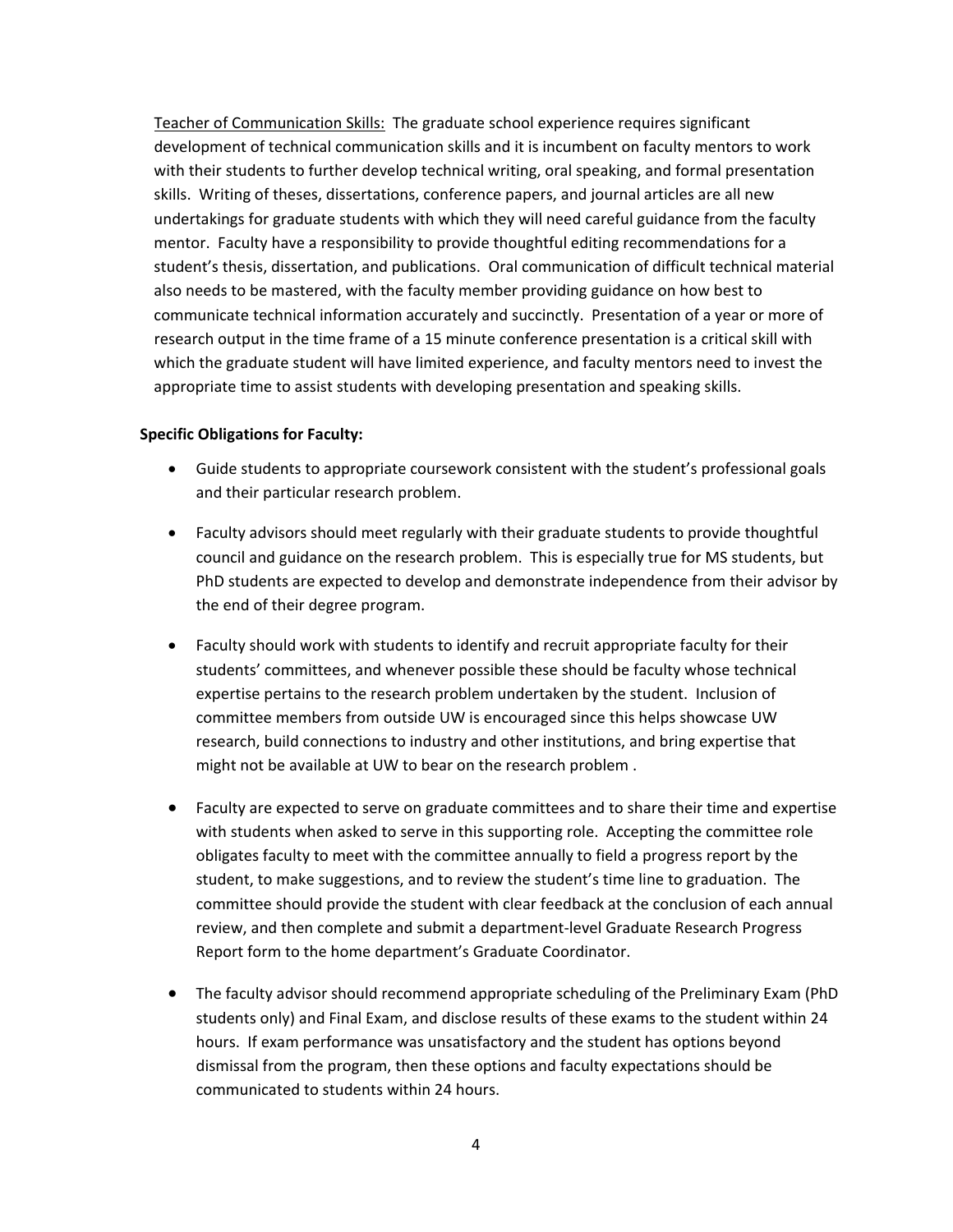- Faculty should demonstrate respect for students and colleagues by being on time to class and meetings with students.
- In the normal course of events there will inevitably be misunderstandings and differences of opinion. Faculty are expected to set a high standard of professionalism in working to resolve these challenges while simultaneously being respectful to the other parties involved.
- Faculty advisors should recognize that students on state‐supported teaching assistantships may be obligated to work up to 19 hours to support the CEAS teaching mission. Hence teaching obligations and course load may limit the time available for the student to work on their research problem.
- PhD students are being trained to be expert researchers, and because research results are typically disseminated at national conferences, faculty should whenever possible facilitate conference exposure and experience for their PhD students.
- Faculty are encouraged to involve PhD students in the proposal writing process since this is a common element of many PhD positions.
- If an MS student's thesis research will not be presented within 2 years of beginning the program, the department's Graduate Coordinator should report the delay to the applicable Department Head and CEAS Associate Dean overseeing Graduate Studies. Note Academic Affairs policy limits state funding of MS students to 2 years.
- If a PhD student's dissertation research will not be presented within 4 years of beginning the PhD program (or within 5 years of entering the program if student does not have MS degree), the department's Graduate Coordinator should report the delay to the applicable Department Head and the CEAS Associate Dean overseeing Graduate Studies. Note Academic Affairs policy limits state funding of PhD students to 3 years.

## **III. Expectations for Students**

Graduate students have new responsibilities beyond those associated with their undergraduate educations. Graduate education typically involves research in close conjunction with a faculty mentor so that graduate students are making long-term contributions to the College mission of discovering new knowledge. As key contributors to the professional growth of themselves, faculty, and the national reputation of CEAS programs, graduate students will be recognized and respected as important players on the department's team.

Develop a Research Partnership: Particularly at the MS level of study, pursuing a research problem is a partnership between student and faculty member as they encounter and solve a continuous stream of challenges in pursuit of the answers to their research. Every faculty member has a different approach to working with graduate students, and some may want to visit with MS students on a daily basis, while others may prefer a bi-weekly basis, or a weekly basis. As an MS student matures and gains experience, they are expected to be more self‐sufficient in solving daily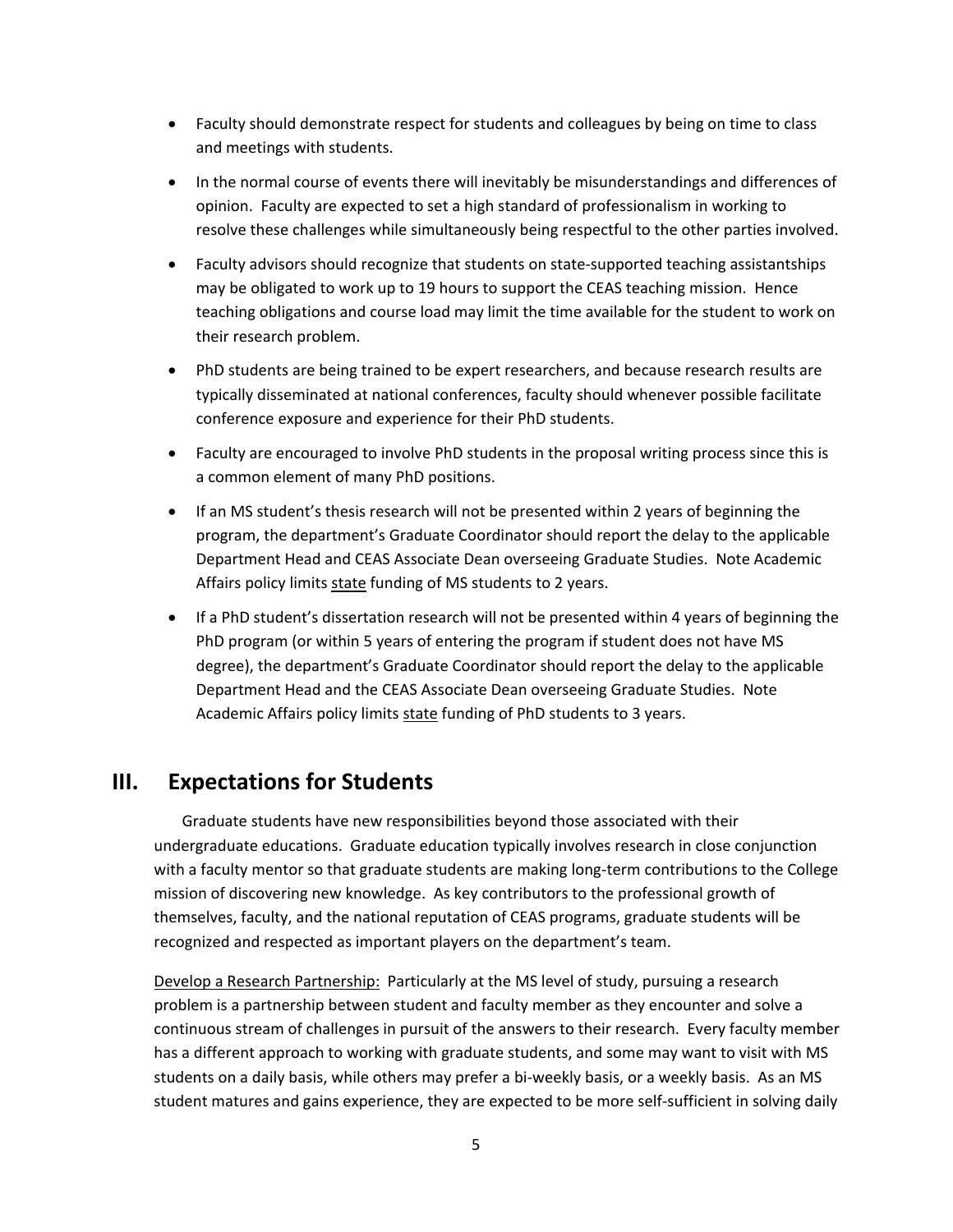problems. For those pursuing the PhD degree, or "the research degree" as it is commonly called, the student should eventually demonstrate the ability to conduct research independently with little or no input from the faculty advisor.

Be Self-Motivated: Graduate students should recognize that there is a finite time frame available for them to take advantage of a graduate education at UW. Most students are supported on some sort of graduate assistantship, but these are usually limited to 2 years for MS students and to 4 or 5 years for PhD students. In most cases, these time frames should be sufficient for completion of the degree. If supported on an external research contract, then the faculty member has an obligation to produce research results by a particular deadline, and the student is being hired to do much of the work that has been promised. If the student does not make regular and steady progress on the project, then he/she should not expect continuous financial support since the contract deadline is not open-ended. MS students in particular need to begin their research work in their first semester of graduate study; it is naïve to expect that the research work can be completed after all coursework is complete. Successful MS students will find time almost every day to make some progress on their research. Furthermore, almost every MS student underestimates the time required to write a thesis; this is a time-consuming process that should begin early! Students should anticipate that early drafts of the thesis or dissertation may require substantial rewriting after the faculty advisor's editing.

In conclusion, the student should work continuously to complete degree requirements in a timely fashion, and take responsibility for seeking out the faculty mentor for consultation whenever such help is required.

Be a Contributor: The traditional model whereby faculty share their knowledge in the classroom while students absorb as much as possible is only the first step associated with taking a graduate class. Graduate students are expected to be highly committed to both their classroom educations and research studies. Thus in the classroom graduate students are expected to think about the material beyond merely what is presented in class. Bring thoughtful questions to class for discussion – the faculty member will be delighted! Similarly, in the research arena students will not be treated as technicians with tasks A, B, C, etc. to complete, but rather they are expected to be contributors who solve problems on their own, who anticipate the next hurdle, who propose direction and solutions to their faculty mentor, etc. Furthermore, students are expected to seek out and read the literature relevant to their research problem. In summary, the academic maturity of a graduate student can oftentimes be judged by their growing independence as a researcher.

Be a Scholar with Breadth: Graduate education entails experiences beyond those in the classroom, student offices, and laboratory. Graduate students are expected to regularly attend their department's seminars even when the topic is not in their primary area of interest since these talks provide important perspective, breadth, and knowledge within the discipline. Further, students should explore select seminars in other disciplines to better understand problems related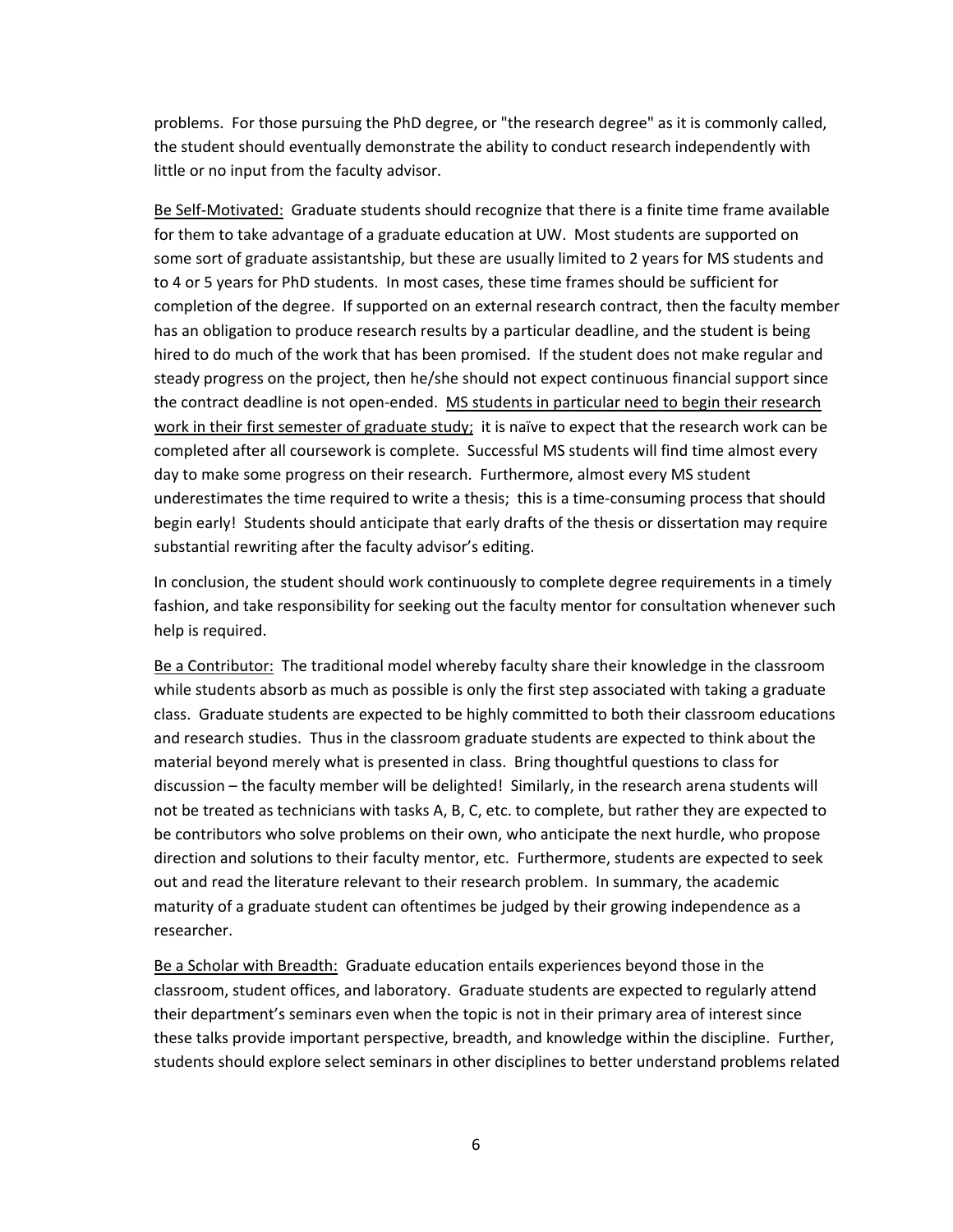to their own discipline. Finally, there are a variety of cultural events on campus that students are encouraged to attend on their path to a well‐rounded education.

### **Specific Obligations for Graduate Students:**

- The graduate student's primary responsibility is to be a scholar in all respects, through course work, attendance at research seminars, and through independent learning.
- Graduate students are the primary users of our research laboratories and the chief overseers of our teaching labs, so it is incumbent on every student to immediately report any and all safety concerns to their research advisors, to Department Heads, and to department Safety Officers.
- As members of their departments, students should be ever mindful that they represent their research group, department, college, and university both on campus and off, so that like a faculty member, they should conduct themselves to a high professional standard.
- As members of their departments, students may be called upon to assist in department business such as recruiting new students, discussing their research with visitors, and assisting with teaching activities.
- Students on state-supported GAs are paid to support the undergraduate teaching mission and a committed performance to teaching our undergraduate students is expected.
- Students should respect and cultivate the cultural diversity that encompasses graduate education within our College by learning about and learning from those who come from other cultures.
- Students should assume primary responsibility for filing required forms on time. These include the Committee Assignment Form, Program of Study, Report on Preliminary Examination (for PhD students), Report on Final Examination, forms pertaining to changes in committee or Program of Study, etc. In most cases Office Associates in each department will assist with these forms, and in all cases the faculty advisor should be consulted for input.
- Graduate students will maintain the highest ethical standards and consult with their research advisors about any questionable scenarios they might witness or find themselves involved in.
- Students should show respect for their colleagues and faculty by being on time for classes and meetings. Disrespectful or unprofessional behavior toward any person associated with UW or the Laramie community, whether faculty, staff, or fellow student, is grounds for dismissal from CEAS graduate programs.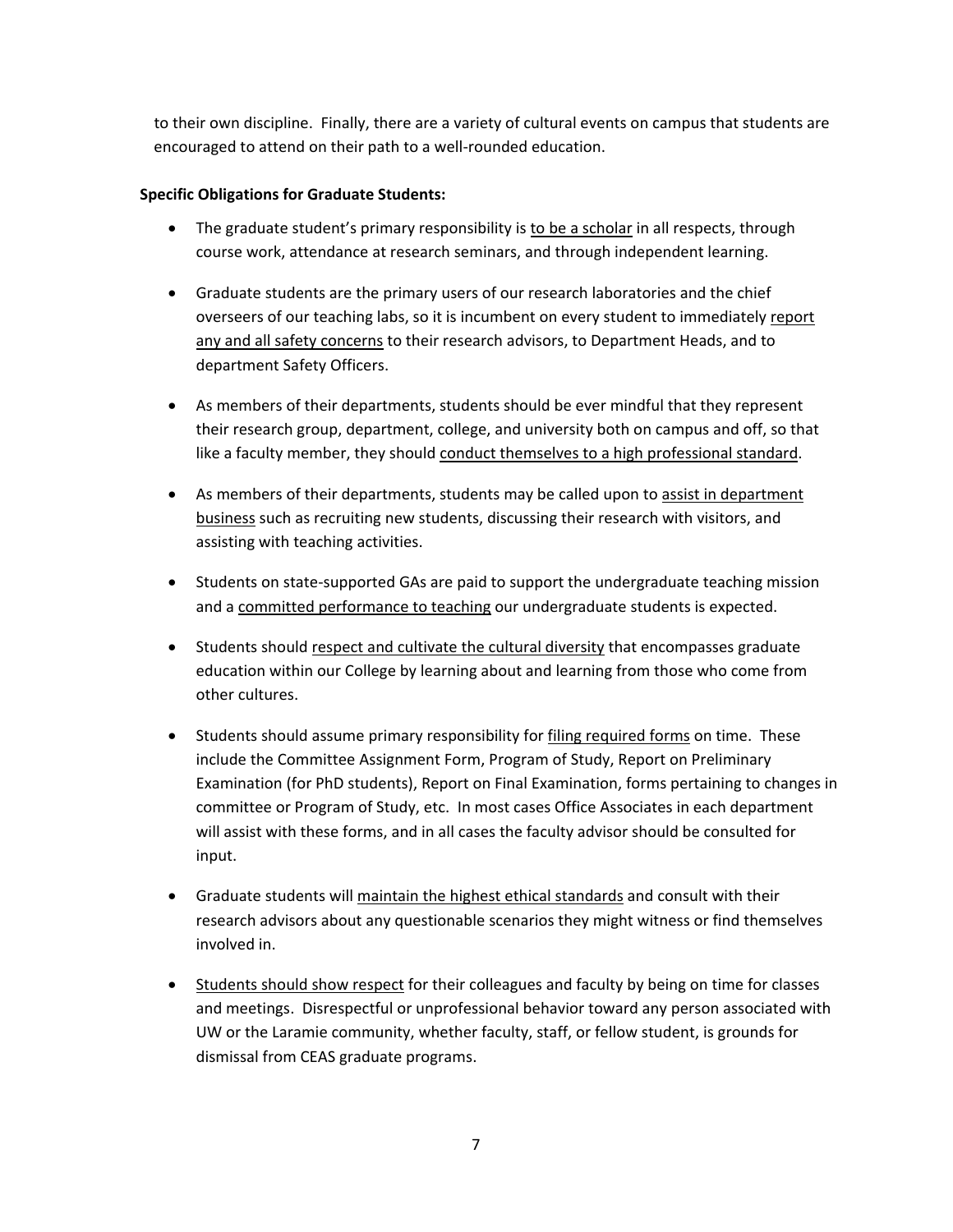#### **Graduate Students can Expect:**

- To be treated by faculty and staff as professional colleagues of their department.
- To receive attentive and personalized mentoring from their faculty advisors.
- That Plan-A MS students should usually have some aspect of their research published, and PhD students should expect that multiple publications will result from their research.
- PhD students interested in academic careers should be provided the opportunity to have at least one comprehensive teaching experience where they are the primary instructor of record.
- Graduate students having concerns that cannot be resolved with their advisors or committees should immediately approach their Department Heads to discuss their concerns. If meeting with the Department Head does not resolve the concerns, then these should be conveyed to the CEAS Associate Dean overseeing Graduate Studies who serves as an advocate for graduate students in the College.

#### **IV. UW Resource Page for both Faculty and Graduate Students**

UW's policies pertaining to graduate education, committee formation, funding, and other issues can be found here: http://www.uwyo.edu/uwgrad/faculty‐staff/

### **V. UW Forms and Policies Relevant to Graduate Students: (available at www.uwyo.edu/registrar/students/graduate\_student\_forms.html)**

Academic Reinstatement Anticipated Graduation Date Committee Assignment Form Committee Change Form Graduate Committee Formation Policy Continuing Registration Petition Dissertation Format Guide Exception Request Five Pages you need to have to get your thesis/dissertation approved Four‐Year Rule Petition (for PhD students) Guideline for Graduate Student Appeals